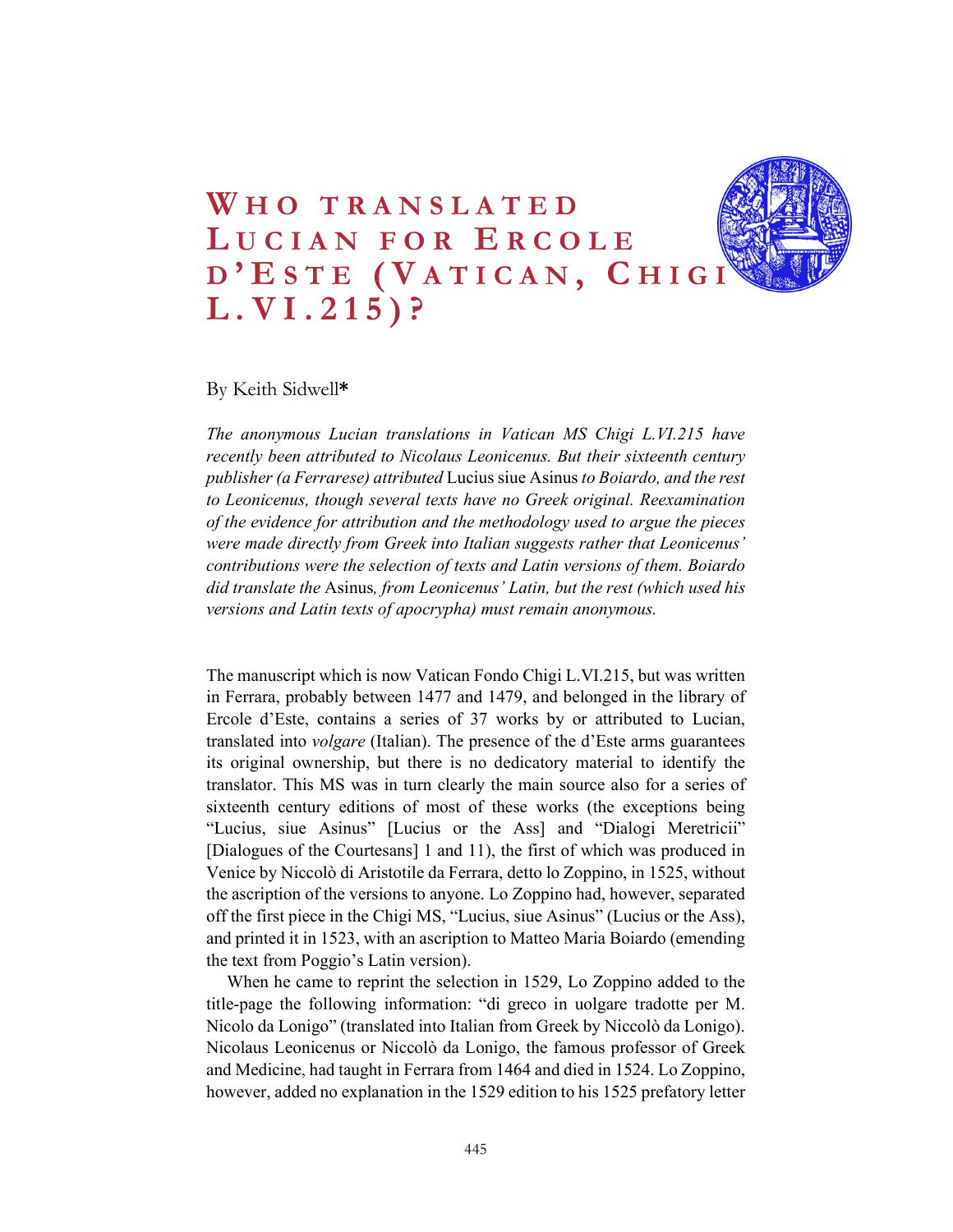to tell his public how he had obtained this information. The only confirmation of the attribution comes from Paolo Giovio. In his "Elogia virorum litteris illustrium" (Eulogies of famous literary men) Giovio says of Leoniceno: "Dionis … Historia, et Luciani Dialogi , vernacula loquentes lingua, Herculi latinarum litterarum imperito mire placuerunt" (Dio's History and the Dialogues of Lucian, speaking in the vernacular, gave amazing pleasure to Ercole, who was ignorant of Latin).<sup>1</sup> But Giovio's *Elogia* (Eulogies) were first published only in 1546 and Lo Zoppino's evidence is earlier and different.

The problem, then, is that we know that the "Lucius, siue Asinus" (Lucius or the Ass) version was the same as that in the Chigi manuscript, as were the "Dilettevoli Dialogi" (Delightful Dialogues), but the same printer (a man from Ferrara) attributed one to Boiardo and the others to Leoniceno. Who translated the Lucian into Italian? The puzzle has generally been resolved in favour of Leoniceno, most recently and most rigorously in the monograph of Mariantonietta Acocella. But there are problems (which she acknowledges) and I think a review of the evidence and the methods used to assess it leads to a different answer, one which will better explain the curious doubleness of Lo Zoppino's ascriptions.

It needs to be said at once that neither of the attributions canvassed by Lo Zoppino is inherently absurd. Matteo Maria Boiardo and Nicolaus Leonicenus were both important figures at Duke Ercole's court. Boiardo was a translator (from the Latin) of Herodotus (Venice 1533, Giovanni Antonio di Niccolini di Sabbio) and of Xenophon's Cyropaedia (Education of Cyrus) (B. Estense, G.5.1 – Ital.  $416$ )<sup>2</sup> and appears (though the version was, according to Decembrio, actually done by his uncle Feltrino) as the translator of Apuleius in a 1518 imprint of Lo Zoppino in which the ending substitutes the close of Lucian's Asinus (Ass) for the Apuleian original.<sup>3</sup> And Leoniceno

<sup>\*</sup> It is an enormous pleasure to present Marianne with a paper to celebrate this highly significant birthday. Since we met at an Italian conference, some 30 years ago, we have each grown older always attempting to learn many things (as Solon put it), Marianne about Plutarch's reception, myself about that of Lucian. I trust this dish of Italian risotto will tickle her intellectual taste-buds and remind her of the days of Dolcetto and grappa: χρόνια πολλά!

 $<sup>1</sup>$  Giovio 1546, f. 44<sup>r</sup>.</sup>

<sup>2</sup> See Gritti 2014.

<sup>&</sup>lt;sup>3</sup> Rossi 1937, 360, with nn. 1 and 6. In Angelo Decembrio's *Politia litteraria*, Feltrino says: Quid autem de Apuleio et Asino nostro aureo … eum ego ipse in vernaculum sermonem transtuli. The edition (Rossi 1937 360, n. 1) is: Apulegio volgare, tradotto per el Conte Matteo Maria Boiardo. Stampato in la inclita citta de Venetia adi X de Septembrio MDXVIII. Per io Nicolo daristotile da Ferrara, et Vincenzo de Polo da Venetia mio compagno regnante lo inclito Principe Leonardo Lauredano. Another edition appeared from their press in 1519. It is possible, of course, that Lo Zoppino had gained access to Boiardo's papers and found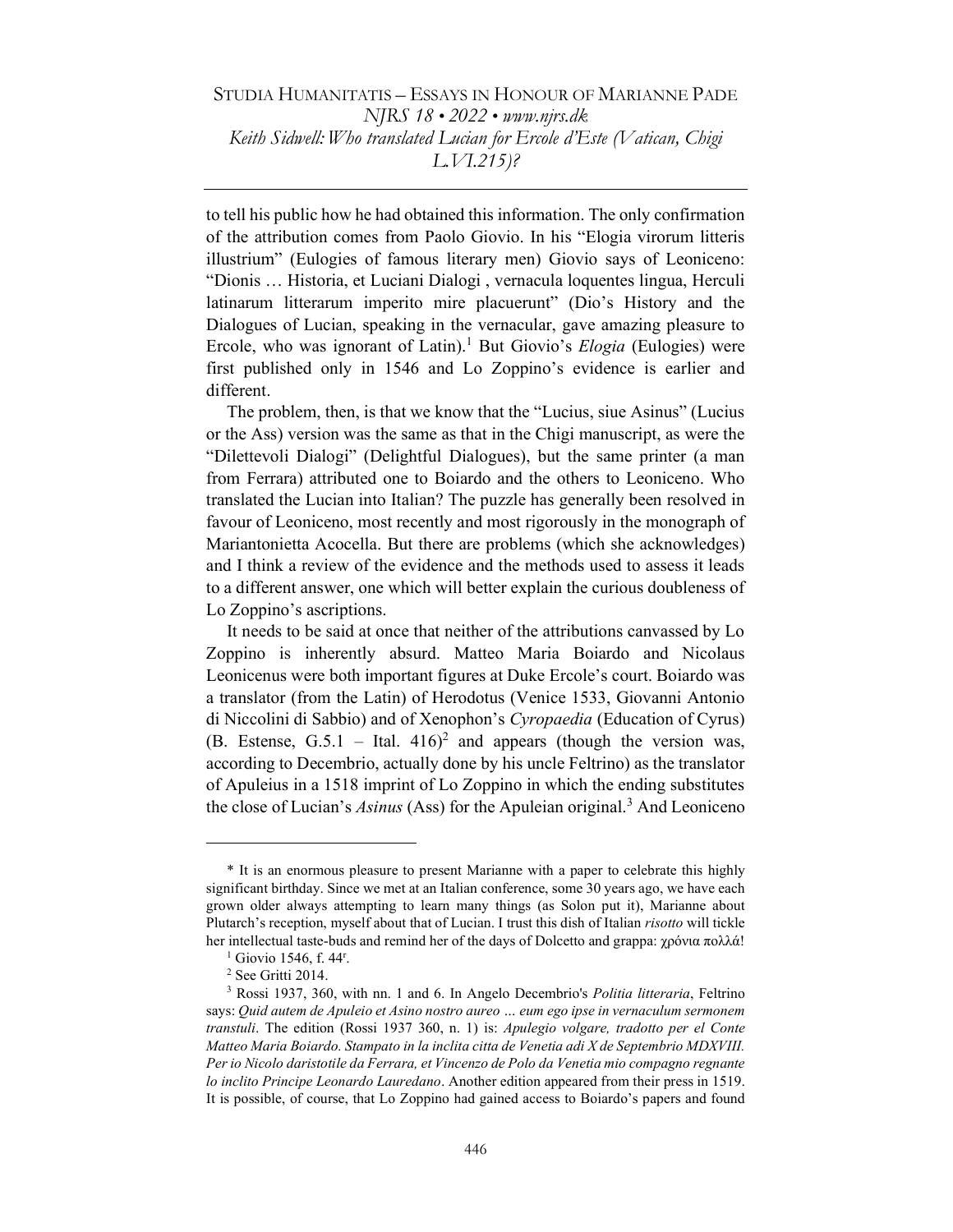had indeed been a pioneer in the translation of Greek writings into the vernacular, having produced for Duke Ercole versions of Galen, Procopius and Dio Cassius, as well as now lost translations of Didorus Siculus (once in the Ducal library), Arrian and Appian.<sup>4</sup>

As regards Leoniceno, however, there are two serious objections to his direct involvement in the surviving compilation. First, the MS contains two works which were recent compositions by Italian humanists and had no Greek original. One is commonly ascribed to Lucian in this period, L.B. Alberti's Intercoenalis (Dinner Piece), "Virtus dea" (The Goddess Virtue) (Chigi L VI 215, ff. 27<sup>r</sup>–28<sup>v</sup> ; Zoppino 1525, ff. XV<sup>v</sup>– XXIII<sup>r</sup> ); the other is Maffeo Vegio's Philalethes (The Lover of Truth: Chigi L VI 215, ff. 285<sup>r</sup>-294<sup>v</sup>; Zoppino 1525, ff. XXIII<sup>r</sup>-XXV<sup>r</sup>).<sup>5</sup> Secondly, the version of "Mortuorum Dialogi" (Dialogues of the Dead) 10.12 (77.25) contained in the Chigi MS (ff. 172<sup>r</sup>– 175<sup>r</sup> ) features the alterations made by Giovanni Aurispa in his so-called translation, though the first part of the dialogue appears to have been translated directly from the Greek and is not dependent on him.<sup>6</sup>

 Many of the genuine works included in the selection were not available, as far as we know, in Latin versions at this point (e.g. Amores [Acts of Love] and "Dialogi meretricii" [Dialogues of the Courtesans]), so the selection and the translation had to have been done in the first instance by a Greek scholar.<sup>7</sup> I find it very difficult to believe that so distinguished a Hellenist as Leoniceno could have thought the two pseudonymous Latin works were from Lucian's pen: if he were translating from the Greek, as he certainly did with Galen, Procopius and Dio Cassius, he could obviously not have found them in his Greek MS source (and we know he did own a Lucian, now Parisinus Graecus 2957, which incidentally contains all of the works translated in the Chigi MS, but just as obviously has no Greek text of the Latin *apocrypha*).<sup>8</sup> It is even

both the Apuleius translation and the *Lucius, siue Asinus* version there as well (the latter, then, the draft for the Chigi MS).

<sup>4</sup> Dapelo & Zoppelli 1998, 108; Fumagalli 1985, 166; Mugnai-Carrara 1979, 177–179; Monfasani 2016, 128.

<sup>&</sup>lt;sup>5</sup> The ascription to Lucian is slightly mysterious, because the work appears in many MSS and printed editions correctly attributed. But sixteenth-century vernacular versions followed the lead of the Chigi MS in ignoring Vegio and assigning it to Lucian. See Sidwell 1975, 218 with n. 8 and for details of the vernacular versions, Sidwell forthcoming.

 $6$  Dapelo & Zoppelli 1998, 110 with n. 63.

<sup>&</sup>lt;sup>7</sup> For details of Latin versions of these pieces, see Sidwell forthcoming.

<sup>8</sup> Dapelo & Zoppelli 1998, 109 citing Mugnai-Carrara 1991, 113. Dapelo & Zoppelli also doubt that this MS was the one used for the versions, as it belongs to the β tradition, while it looks as though a MS of the γ tradition was used. This does not necessarily rule out Leoniceno, however, since there were other MSS of Lucian in Ferrara (not least one owned by Guarino: Sidwell 1986, 242).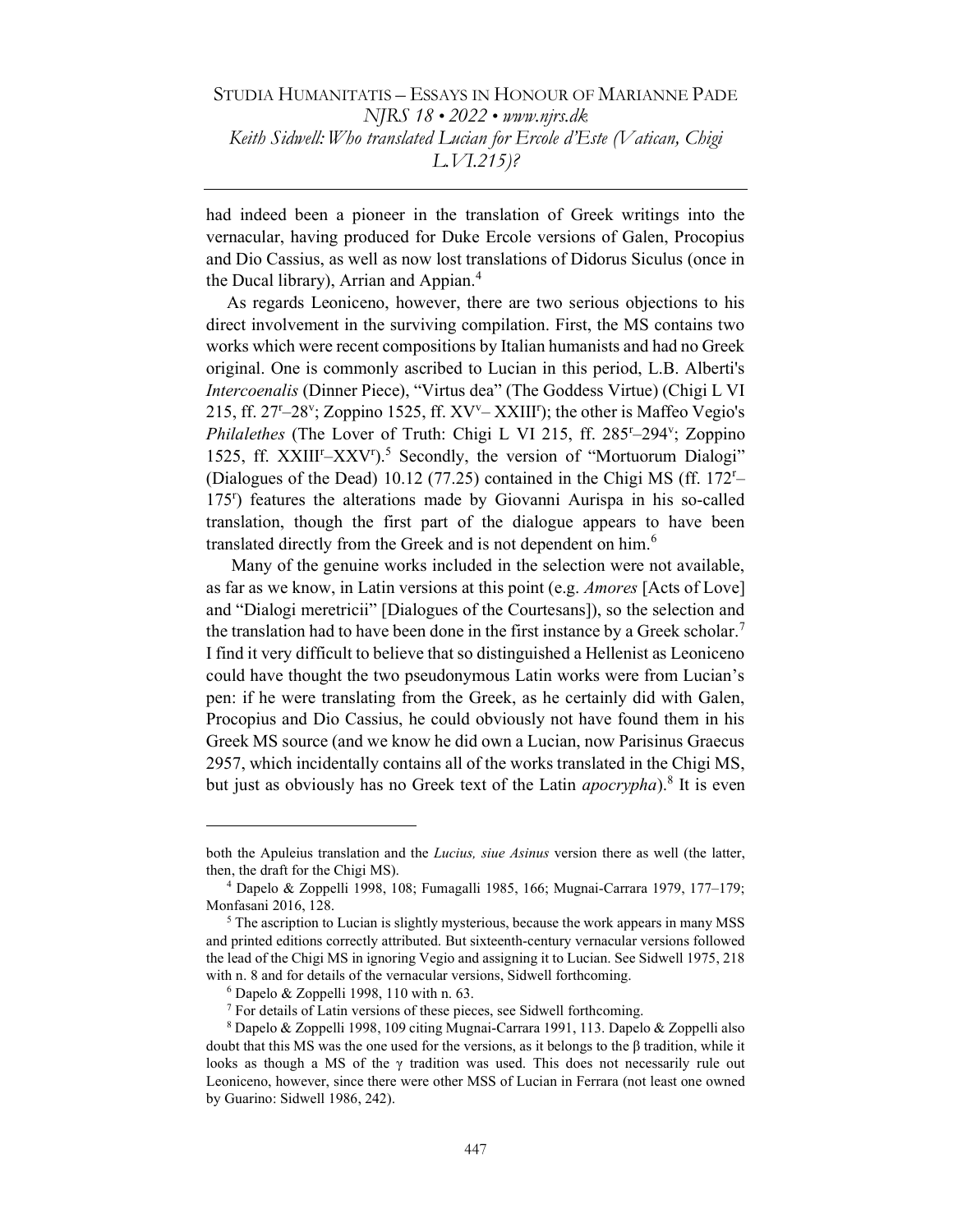harder to see why, knowing they were fakes, he would present them as though they were not. And in any case, such anti-scholarly behaviour does not appear to be instanced from his extant work, where he was prepared, for example, to criticize Pliny's ignorance directly and against the views of his peers, such as Collenuccio ("De Plinii et aliorum in medicina erroribus" [On the errors of Pliny and others]). We must, therefore, lower unacceptably our evaluation of his honesty and his Greek scholarship if we are to ascribe the Chigi MS directly to his pen. Besides, recent study of Lucianic translation in this period shows that the ascription of these *apocrypha* to Lucian belongs to the compilers of Latin selections in MSS and to the printers of Latin and vernacular collections, but that Greek scholars (with the exception of Aurispa, who was responsible for the most successful of them all) were scrupulous in calling them out as fakes (as Micyllus did in his 1538 Latin *Opera* [Works]).<sup>9</sup>

And yet Acocella defends the attribution to Leoniceno of all the contents of the MS on the basis of the (presumed) dedicatee and the differing ideological atmosphere of the Duke's court. She concludes: "one can therefore presume that, given the non-academic purpose of the vernacular version of Lucian, Leoniceno sometimes favoured criteria other than the strictly philological, satisfying for example requests from Duke Ercole, who, it has been said, loved have a say in the matter of translations."<sup>10</sup> There are two problems here. First, one must dismiss Lo Zoppino's attribution of one of these pieces to Boiardo (which may have come from a source other than the Chigi  $MS$ <sup>11</sup> Secondly, one must accept the assumption that the intended audience for the translations had not originally been academic. In fact, however, at this period (and for centuries to come) this was almost always the primary context in which Lucian was encountered, specifically in Greek classes, where the language of discourse was always Latin, while vernacular translation was very rare and confined to individual pieces, usually made from preexisting Latin versions.<sup>12</sup>

<sup>&</sup>lt;sup>9</sup> See further Sidwell forthcoming (the *CTC* article on Lucian's translations up to 1600). See Micyllus' 1538 edition of the Latin Lucian (Frankfurt, Egenolphus), f. 40<sup>v</sup> for Mortuorum Dialogi 10.12 (77.25): Haec omnia, quae signaui, in Graecis exemplis non habentur. F. 339<sup>v</sup> introducing Palinurus (Maffeo Vegio) and Virtus Dea (Leon Battista Alberti): Dialogi sequentes, Luciani non sunt, nec graecè scripti etiam.

<sup>&</sup>lt;sup>10</sup> Acocella 2016, 359: "Si può quindi presumere che, data la destinazione non accademica del volgarizzamento di Luciano, il Leoniceno abbia privilegiato a volte criteri diversi da quelli più strettamente filologici, assecondando per esempio eventuali richieste del duca Ercole, che, si è detto, amava aver voce in capitolo nelle traduzioni."

<sup>&</sup>lt;sup>11</sup> See above n. 5.

 $12$  This applies to most vernacular versions of *Mortuorum Dialogi* 10.12 (77.25), which are clearly based on Aurispa's 'enhanced' version and also to De non temere credendo calumniae. Though it is possible that della Fonte's version of the latter piece, dedicated to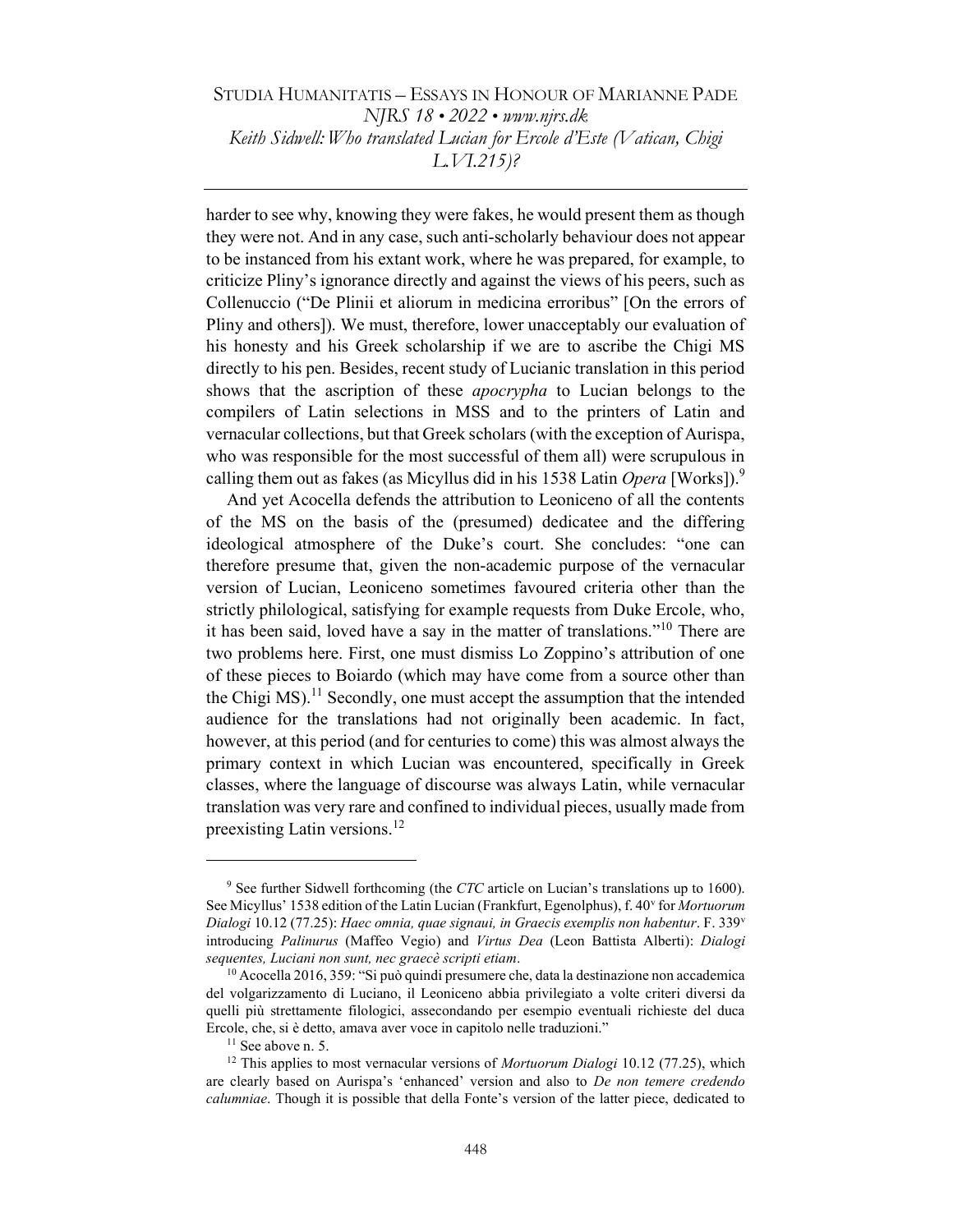I will return to the first point later. On the second, there is in fact evidence in the manuscript of a more academic origin for these versions. It seems reasonable to deduce, at any rate, from the way in which the Chigi MS introduces the "Dialogi Meretricii" (Dialogues of the Courtesans), that the translator connected them with Menander's comedy (f. 179<sup>r</sup>: "Questi sono dialogi amatorii di Luciano, la materia et soggietto di quali e tirata de le Comedie di Menandro" [These are amatory dialogues of Lucian, the material and subject for which have been drawn from the Comedies of Menander]). Menander's might be a name known to those who could read Plautus and Terence in Latin (not Ercole, then), but this note then rather suggests that the pieces will have been provided originally in the context of classes or lecture courses and were not designed primarily for the pleasure of the court. Just before the translation of *Toxaris*, too, is a note outlining the story of Orestes and Pylades (f. 233) which also smacks of the lecture-hall. The choice of Amores (Acts of Love), a dialogue on the subject of homosexual versus heterosexual love, is also, one must say, egregious, but would have suited the interest of a Greek scholar who was also a doctor and the author of "De morbo Gallico" (On the French Disease), to whom a work entitled "Questions problématiques d'amours" (Problematic questions about love affairs) was ascribed (published in French several times in the sixteenth century, e.g. USTC 80207, [Rouen], Nicholas de Bruges, no date). If Leoniceno had a hand in translating these pieces, then, it seems much likelier that he would have made his versions in Latin, for his Greek and medical classes, than worked directly into Italian. Taken along with the appearance of works which had no Greek text attached, this consideration amplifies the argument for suggesting that Chigi is a *secondary* text, compiled by a scholar who knew Latin, but no Greek, and as Dapelo and Zoppelli shrewdly suggest 'seems to bring us back to the "collecta hinc et illinc" (gathered from here and there) of Bordon [editor of a 1494 collection of Lucian works in Latin] rather than to the work of a unitary author'.<sup>13</sup>

Acocella's move to excuse Leoniceno's cortegiano-like behaviour in infiltrating into the collection two texts he knew could not possibly be by Lucian (and one, the Aurispa version of "Mortuorum Dialogi" (Dialogues of the Dead) 10.12 [77.25], for which he had a Greek text which did not include those additions) does not, of course, rest on nothing. She sees the evidence of Lo Zoppino's 1529 edition, and finds it confirmed by Giovio, but she has

Ercole (see below), was made from the Greek, one must suspect that Guarino's Latin version was the text actually used as its basis. For details, see Sidwell forthcoming (the CTC article on Lucian).

<sup>&</sup>lt;sup>13</sup> Dapelo & Zoppelli 1998, 107-108.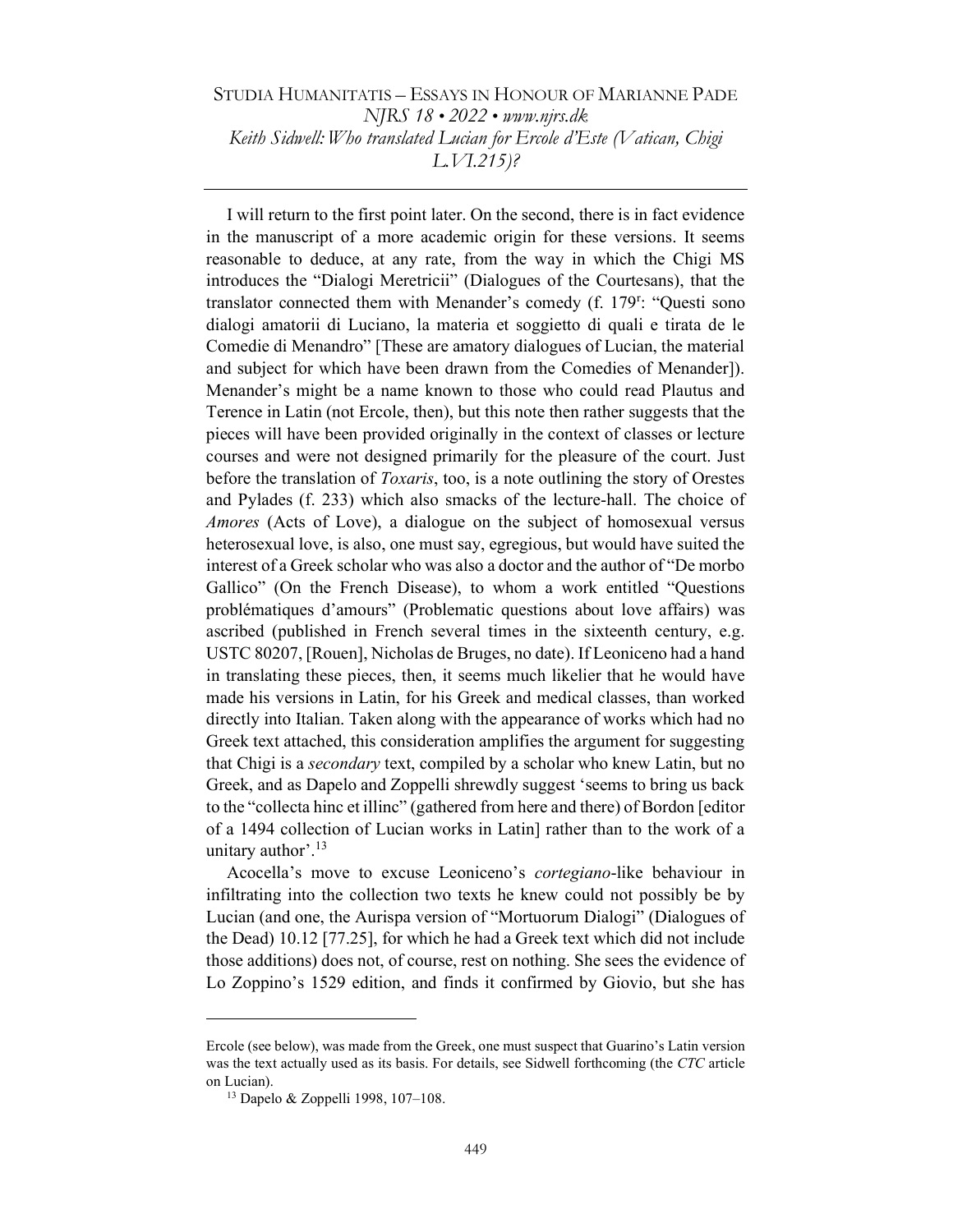already been convinced by her and others' analyses of the texts offered by the Chigi MS that the versions were made directly from the Greek: Boiardo did not know Greek, ergo Leoniceno did the versions. Strinati, for example, looking only at the *Historia Vera* translation, established by careful collation that the version of the "De Veris Narrationibus" (On the True Narrations [also known as *Historia Vera/True History*]) in Chigi was not based on the standard Latin of Lilio Tifernate (Lilius Castellanus), but stays closer to the Greek, especially in the treatment of names.<sup>14</sup> Acoccella's own analysis has confirmed Strinati's judgement, and hence she concludes: "The True History in Chigi was translated from the Greek."<sup>15</sup> In his 2006 edition of the two earliest Latin Lucian translations, Berti had already challenged the notion that the Chigi Timon was translated from Bertholdus' version, citing a number of passages which appear strongly to suggest that it was based directly on the Greek text.<sup>16</sup> Acocella has now substantiated Berti's conclusions in detail.<sup>17</sup> In her earlier work on Apuleius (2001) she had also used the same method to show that the Chigi *Asinus* was made directly from the Greek (and not from Poggio's existing version).<sup>18</sup> For the other pieces for which Latin translations were available by the date of the Chigi versions, as far as I know, no detailed analysis of this kind has been done. But the sample suggests strongly that if it is now clear that works which did have existing Latin versions were *not* the sources employed by the Chigi translator and that they appear rather to reflect direct knowledge of the Greek text, then a fortiori we are likely to find that the same is true also in the case of works for which we know of no earlier versions ("Dialogi Meretricii" [Dialogues of the Courtesans] and Amores [Acts of Love], for egregious examples). On the basis of Acocella's findings, then, we might expect to have concluded perfectly reasonably (a) that the pieces in Chigi were translated from Greek and therefore (b) they were done by Leoniceno, the only Greek scholar for whom we have evidence of involvement in the project.

In fact, instead, we need to interrogate further the methodology used by Acocella and others to show that the versions of Chigi were made directly from the Greek. This is, invariably, comparison between existing Latin versions, the Greek text and the Chigi *volgare*. But this procedure does not exclude the possibility that there was an intermediate Latin version, now lost, which more accurately reflected the Greek than those now available. The

<sup>14</sup> Strinati 1994–1995, 14–17.

<sup>&</sup>lt;sup>15</sup> Acocella, 2016, 214: "La vera historia di Chig è tradotta dal greco".

<sup>16</sup> Luciano di Samosata 2006, XXXV–XXXVI.

<sup>17</sup> Acocella, 2016, 363–373.

<sup>18</sup> Acocella, 2001. See also Acocella, 2016, 360–361.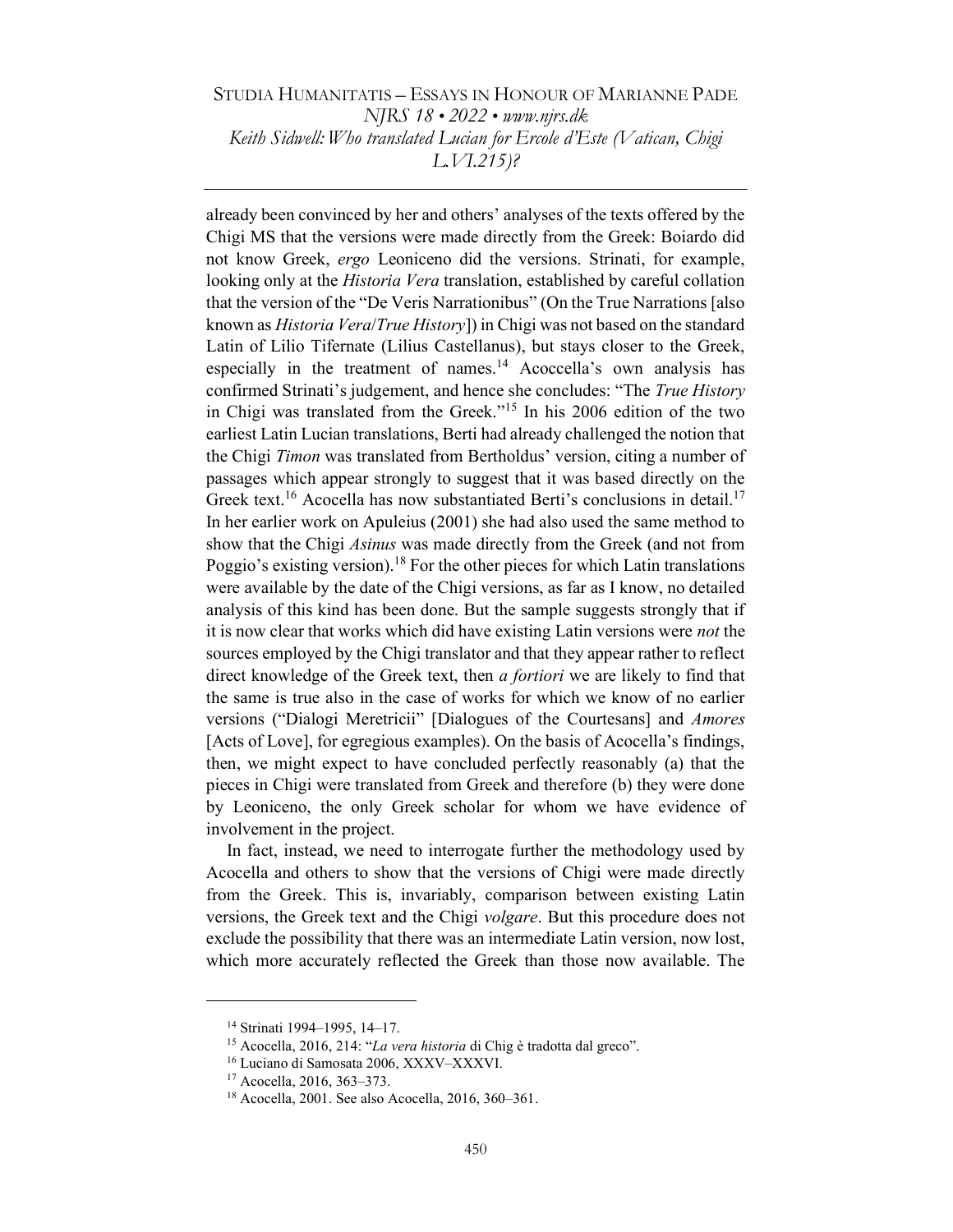work of Strinati and Acocella on the Historia Vera, for instance, might merely demonstrate that *if* the Chigi MS translator was using a Latin text, it was one entirely different from Tifernate's both in its Greek text and its style. To turn to Acocella's treatment of Timon, it is true enough, that, for example, Bertholdus' version of Timon 52: "τυραννίδι Τίμων έπιχειρεῖς Tyrannus es Timon" (You are aiming at tyranny, Timon – You are a tyrant Timon) could not have generated in the Chigi MS "Tu vòi, Timon, diventar tyranno" (You wish, Timon, to become a tyrant).<sup>19</sup> But a different Latin version ('Vis tu, Timon, tyrannus fieri' You wish, Timon, to become a tyrant) could easily have done so, though we do not now have it for comparison. How, in such a case, would we be able to prove that an unknown Latin version was definitively not behind the vernacular? The answer is that we could not and therefore must accept that, given the problem of the inclusion of the apocrypha, if Leonicenus were somehow involved, it would have been at a distance: someone else borrowed his preexisting Latin versions, made for academic use, and added the *apocrypha* because he knew no better (or in the case of the Aurispa version, like many others, thought it superior because of its praise of Scipio). It is an uncomfortable thought, of course, that we may have lost a treasure-trove of Latin versions by Leonicenus, but we must in any case accept the fact that on the hypothesis that he translated directly from Greek into *volgare*, we must have lost his original MS, since, unless he behaved more like a courtier than a scholar he cannot have been the compiler of the Chigi MS.

At this point we must return to the issue of Lo Zoppino's ascriptions. It is important to remember that he was native of Ferrara, even though he worked in Venice. It was his connections there, presumably, which allowed him to find out about the existence of the (now) Chigi MS and have it made available for his own use in the editions, and provided the information on which he based his ascriptions. The ascription of the Asinus (Ass) to Boiardo in the 1523 edition might be an error based on confusion between the Apuleius and the Lucianic "Lucius siue Asinus" (Lucius or the Ass). But the version printed is, nonetheless, in major part that of the Chigi MS (corrected from Poggio's Latin version) and given the almost certain reuse of the Chigi version of *Timon* in Boiardo's own dramatic adaptation,  $^{20}$  it seems proven that Boiardo had first-hand acquaintance with this volume.<sup>21</sup> The objection of Acocella

<sup>19</sup> Acocella 2016, 370–371.

 $20$  Rossi 1937, 365–369 sets passages from the Greek text beside their equivalent in the versions of Bertholdus, the Chigi ms., and Boiardo's Timone. See further Fumagalli 1985.

 $21$  An expert must still have been around in Ferrara who helped Boiardo when he produced his Timone to correct the errors in the Chigi version (ultimately due to the Latin translator's earlier misunderstandings), and on the view canvassed here that would have been Leoniceno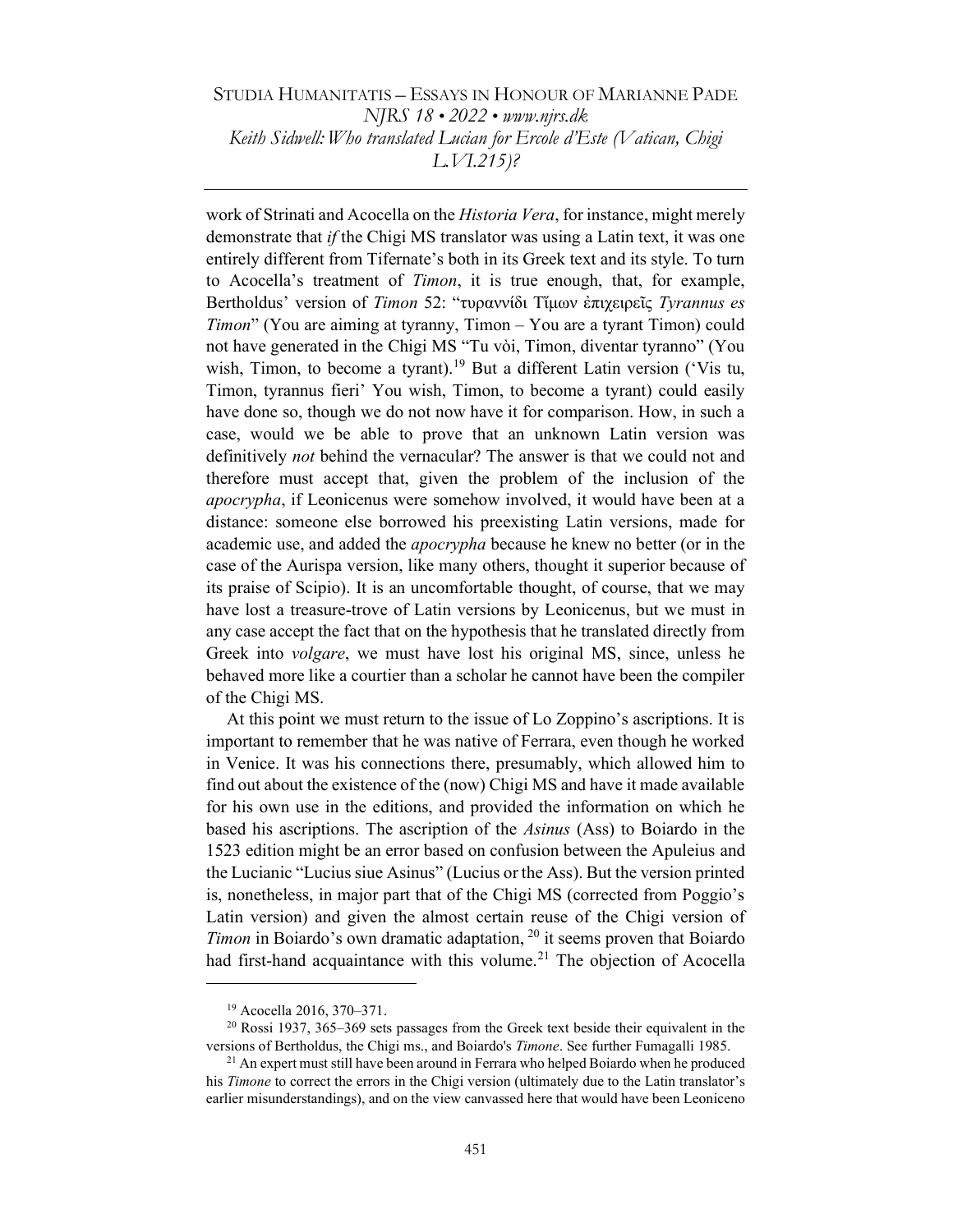that the translation into volgare (Italian) cannot be Boiardo's because "he was not capable of translating directly from the Greek" is not relevant, if the translator was using a Latin version made by an expert (who was not Poggio).<sup>22</sup> When the "Dilettevoli Dialogi" (Delightful Dialogues) were produced, however, from the very same MS in 1525, Lo Zoppino did not offer an ascription. Given that he  $did$  do so in the 1529 edition, we should infer (a) that he did not ascribe them to Boiardo, because he had been given no evidence of the Scandian's involvement (unlike in the case of "Lucius, siue Asinus' [Lucius or the Ass]) and (b) that one of his informants in Ferrara gave him information between 1525 and 1529 which prompted him to assign them to Leoniceno. This attribution is confirmed by Giovio (the source of whose evidence I discuss below). If both of Lo Zoppino's attributions are accurate, then, his first informant only knew (or Lo Zoppino's researches in Boiardo's papers only proved) that Boiardo had done the version of *Lucius*, but not how, and his second only that Leoniceno was somehow behind the versions. Since, however, Boiardo must have been working from a Latin translation (he did not know Greek) and one different from Poggio's, if Leoniceno was somehow behind all the versions in "Dilettevoli Dialogi" (Delightful Dialogues) (except the apocrypha), then he must also have been responsible for the Latin version of "Lucius, siue Asinus' (Lucius or the Ass) used by Boiardo. And if that is true, then a fortiori he did not translate the other texts into vernacular, but into Latin. This leaves a large gap, though it shows that, if Boiardo only did one of the Chigi versions, a third party must have been responsible for the project of collecting together the material and allocating it to more than one translator to put the pieces into volgare (Italian).

As for Giovio's evidence, he could not have derived his information from Lo Zoppino's edition or one of its later reprints, since those contain no allusion to the original context of the collection. He was, however, familiar with the Este court and did meet Leoniceno in person in 1522 and so could also have obtained this information directly.<sup>23</sup> But it is hard to see why the outsider (Giovio) would have this information to hand in 1546, but the man from Ferrara (Lo Zoppino) with access to the Ducal library could not discover it during Leoniceno's lifetime. The appeal of Lucian to Ercole might have been general knowledge in Ferrara or inferred from Collenuccio's "Specchio d'Esopo" (Aesop's mirror: see further below).<sup>24</sup> More likely, then, is that

<sup>(</sup>though this might in turn suggest that the translation of *Timon* used had not been done by him). Cf. Acocella 2016, 373.

<sup>22</sup> Acocella 2016, 373: "non era in grado di tradurre direttamente dal greco".

<sup>23</sup> Acocella 2016, 391–394.

<sup>24</sup> On Collenuccio and Lucian, see Sidwell 1975, 254–264.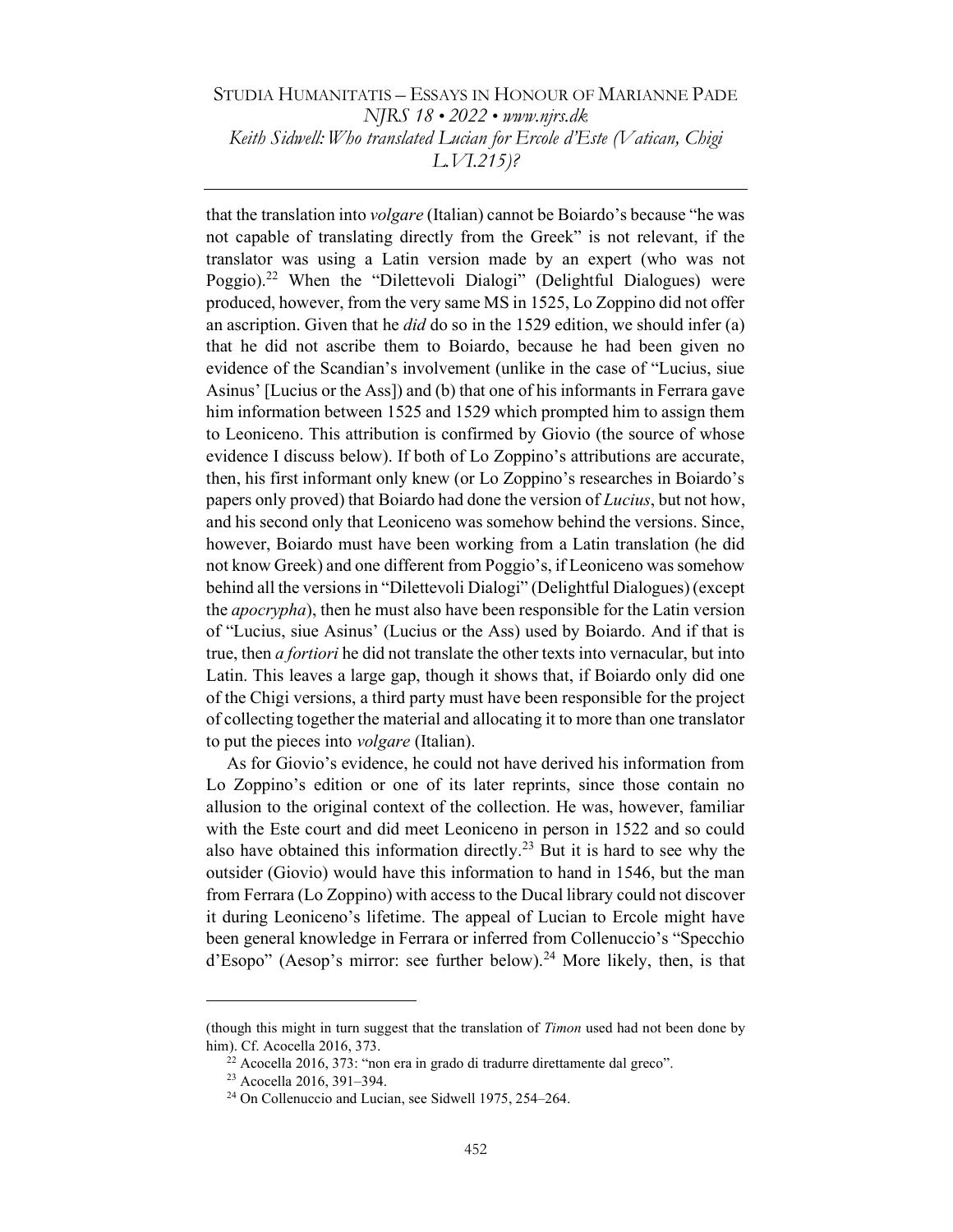Giovio was given (like Lo Zoppino) inaccurate information about the provenance of the translations by a Ferrarese who had only vague knowledge of the translation process: he had heard somewhere of the connection between Leoniceno and the versions , but did not know the details. This story, then, was also in outline the one which induced Lo Zoppino to ascribe the versions directly to Leoniceno.

As things stand, we have no evidence on which to determine to whom we owe the compilation. But we might conceive of the process which ends with the Chigi MS as the result of a deliberate plan by a courtier to please the non-Latinate Ercole. There is a strong case to be made for the notion that Duke Ercole had a taste for comic writing. In Pandolfo Collenuccio's "Specchio d'Esopo" (Aesop's Mirror), mentioned above, a dialogue probably written for the Ferrarese court in the early 1490s, Lucian is an interlocutor and his speeches contain allusions to several of the works contained in the Chigi collection.<sup>25</sup> Boiardo's *Timone* (Timon), written for Ercole, confirms the reality of this proclivity, though we cannot say for certain precisely when it was composed.<sup>26</sup> A courtier who knew the Duke's taste for comic writing, then, as well as his lack of proficiency in Latin, could certainly have conceived the idea of supplying a vernacular Lucian. This compiler, acting on his own initiative, would then have had to gather sufficient material. This would naturally have meant Latin versions, since as yet there were hardly any in the vernacular. It is worth conjecturing that he had been able to make his plan because he knew that there already existed in Ferrara Latin versions of many other attractive works in the Lucianic corpus already produced for his lectures by some Greek teacher in Ferrara (most plausibly Leoniceno). On the scenario envisaged here, then, this compiler borrowed Leoniceno's Latin texts, then set up a group of translators. This included Boiardo.<sup>27</sup> For whatever reason, the Leoniceno MS containing the otherwise unrecorded Latin versions which was used for the work later vanished without trace (apparently it is not recorded in the inventory of his library curated after his death by his nephew). $^{28}$ 

<sup>&</sup>lt;sup>25</sup> Sidwell, 1975, 82 and 254–264.

 $26$  If it was not staged, it could even be earlier than 1486, the date of the first recorded stage revival of an ancient play – Plautus' Menaechmi: Fumagalli 1985,176–177.

 $27$  The delegation of work of this kind to secretaries is evidenced for Boiardo. See Tissoni Benvenuti 1972, 52. But Boiardo does not fall easily into this category.

<sup>&</sup>lt;sup>28</sup> Now Vicenza, Biblioteca Civica ms. Gonzati 24.10.46. This is not surprising, as the survival of unique copies of such texts is entirely a matter of chance – witness the single copy of Mortuorum Dialogi 10.12 (77.25) by Bartolommeo Landi (Venice, Biblioteca Nazionale Marciana, Lat. XIV, 214 [4674]ff. 8<sup>r</sup>-11'), which owes its survival to the diligence of a collector of local Veronese memorabilia.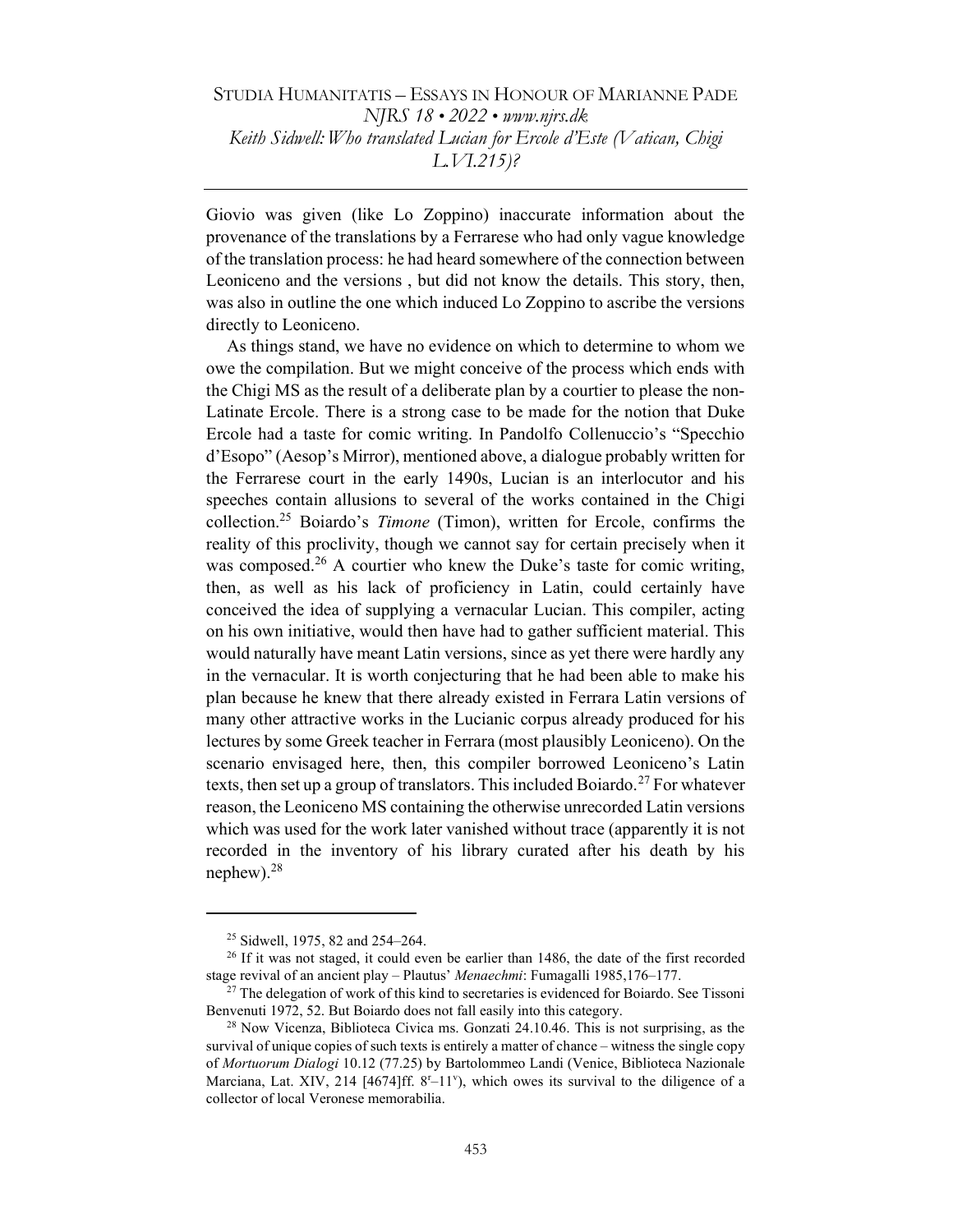But there is an alternative – and a more likely one – to the hypothesis of an independent compiler, working on his own initiative to anticipate the Duke's tastes. The Duke himself, if he was reading the vernacular works dedicated to him, would have known of Lucian, since Bartolommeo della Fonte had only recently dedicated to him his Italian version of "De non temere credendo calumniae" (On not rashly believing slander). There seems no reason not to believe that he might have suggested the plan for a wider selection himself.<sup>29</sup>

Indeed, there is one final consideration which tends to support this conjecture, namely the fact that the Chigi MS has no dedication letter. This would not be normal procedure, especially when one considers the high quality of the book itself. In the cases of both Leoniceno and Boiardo, it also cuts across their normal practice, giving another reason to think neither was responsible for the collection. Leoniceno's "De Plinii et aliorum in medicina erroribus" (On the errors in medicine of Pliny and others) was dedicated to Angelus Politianus, his "De morbo Gallico" (On the French Disease) to Ioannes Franciscus Mirandulensis (Giovanfrancesco Pico II, Count of Mirandula [1469–1533]) and his *volgare* (Italian) version of Procopius, "De bello Gothico" (On the Gothic War), to Ercole d'Este (Milan, Biblioteca Ambrosiana ms. A 272 inf., f. 1<sup>r</sup>). Boiardo also dedicated his translation of Poggio's adaptation of Xenopon's Cyropaedia (The education of Cyrus) to Ercole d'Este himself, which makes it doubly strange that there should be no preface in the Chigi MS, given that Giovio's evidence suggests the works delighted the Duke.<sup>30</sup> For some reason, then, this beautifully presented MS, the payment for which is possibly recorded in the Duke's accounts, and which is stamped with the d'Este insignia, did not advertise its origins or its dedicatee.<sup>31</sup>

Perhaps the most plausible explanation, then, for the production of the collection and the acephalous nature of the manuscript is that Duke himself had asked for the work. No one could then claim the credit because the initiative had come directly from the palace: a commission would usually be accompanied by effusive praise of the patron. Besides this, however, the big translation projects at Ercole's court were designed to serve a wider political

<sup>29</sup> Berlin, Kupferstichkabinett der Staatlichen Museen, codex 78.C.26, ff. 1–24<sup>r</sup> . See further Trinkaus 1960.

 $30$  This information, might, just possibly, have been derived by conjecture from the manuscript itself, as an inference from the book's presence in the Ducal library and the appearance of the Este arms at its beginning. But I have suggested above that a more likely explanation is that the same misinformation about the origin of the translations was given both to Lo Zoppino and to Giovio by someone in Ferrara.

<sup>31</sup> Acocella 2016, 38–45.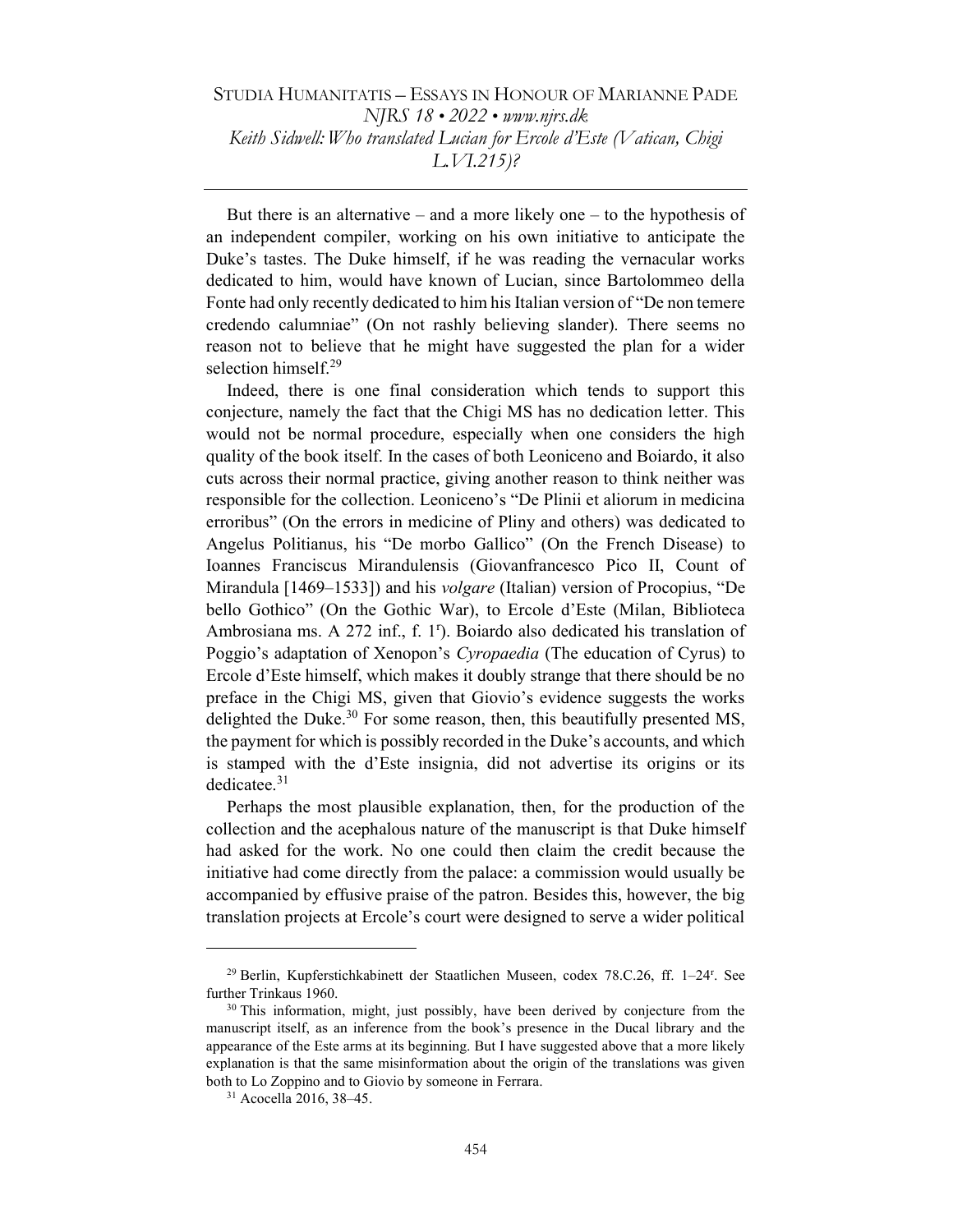goal, that of enhancing the prestige of the city outside its boundaries.<sup>32</sup> But what wider cultural or political purpose might be served by a public proclamation of Ercole's interest in an author who came from Byzantium burdened with a reputation for atheism and attacks on Christianity, and, more specifically, by this particular collection, which included the lubricious "Dialogi Meretricii" (Dialogues of the Courtesans) and Amores (Acts of Love)? It is hard to conceive of a good way to sell the court's interest in *those* works as anything but private indulgence in sexual titillation. The collection was, therefore, I believe, made on the Duke's request, for his private entertainment, and for this reason was deliberately left unequipped with the normal apparatus of courtly eulogy.

Given the various pieces of evidence which must be accommodated, then, the following is the account of the genesis of the Chigi MS that in my view best suits them. (1) The original group of versions were made in Latin by Leoniceno for various of his classes, including a beginners' Greek course (where Lucian's wit and the appeal of his material helped lighten the tedious learning process) and one, perhaps, on the pathology of sexuality. (2) The Duke knew of Lucian at least from Bartolommeo della Fonte's version of "De non temere credendo calumniae" (On not rashly believing slander) (1472), and perhaps also from conversation with others of his learned courtiers, was intrigued, and wanted to have more of his writings in a form accessible to him. (3) The Duke asked a courtier who was either a seasoned translator from Latin into *volgare* himself, or could be trusted to know whom to ask, and who also knew that Leoniceno had made Latin versions for his classes, to get those texts from Leoniceno and translate them – or have them translated, into Italian. (4) During the work the compiler also collected the pseudo-Lucanic modern works with no Greek text because they were accessible – or even because the Duke had been told about and wanted them. (5) The compiler parcelled the work of translation out to an unknown number of individuals, who included Boiardo. (6) The completed collection was handed over to a Ducal scribe to make a presentation copy (now Chigi L.VI.215), without a dedication letter because it was a copy made on the request of the Duke himself for the Duke's personal use and contained questionable material. (7) Lo Zoppino produced in 1523 an edition of the Lucianic Asinus (Ass) on its own, claiming it for Boiardo, speaking with inside knowledge. (8) When he came to use the rest of the MS, in his 1525 "Dilettevoli Dialoghi" (Delightful Dialogues), he made no claims about the authorship of the works, but in the 1529 edition attributed them to Leoniceno, because in the meantime someone had given him this information, though the informant clearly did not know or

<sup>32</sup> Gritti 2014, 18–19 on Boiardo's Xenophon.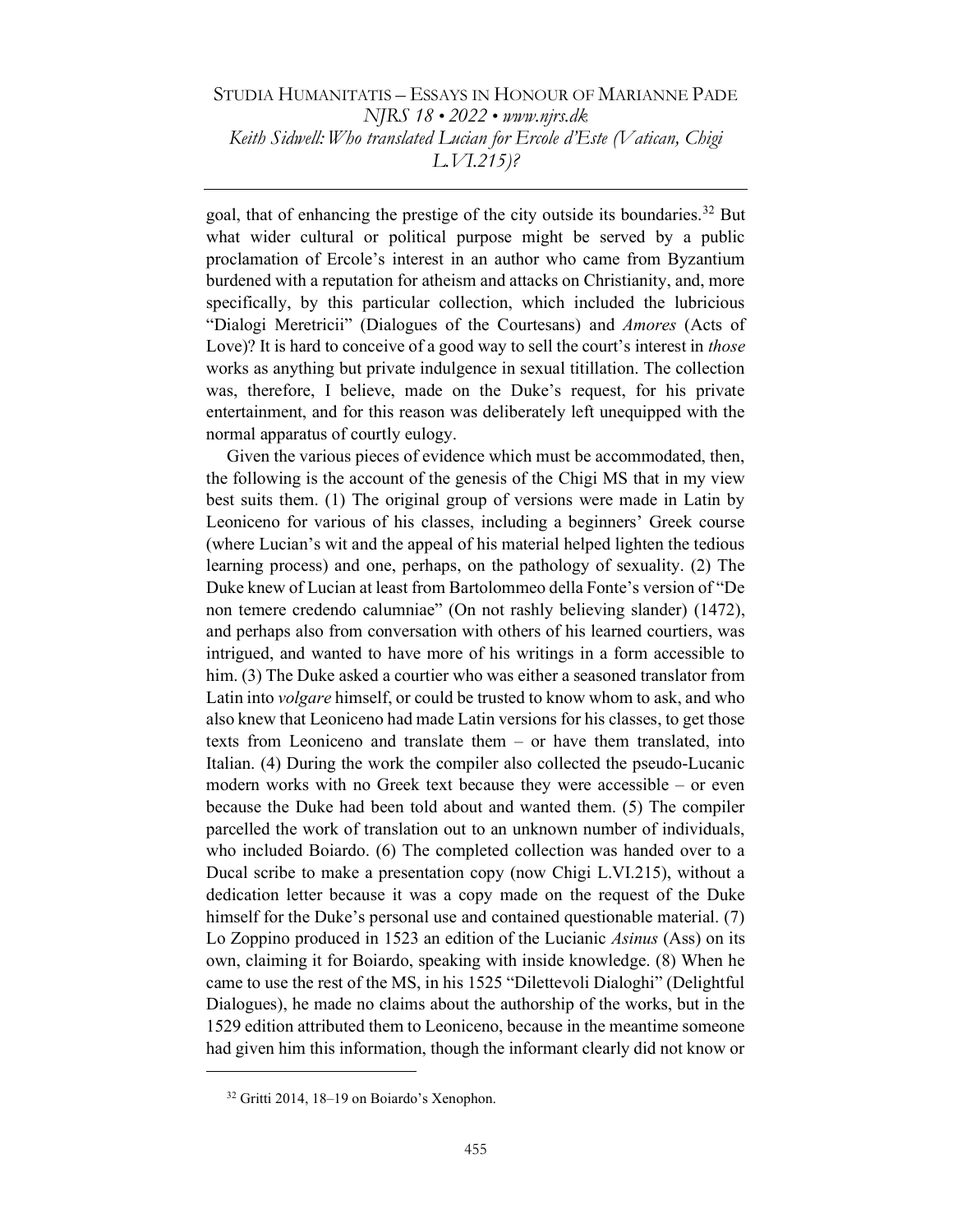did not make it clear that it was the original Latin versions he had done. (9) This attribution was later taken up and confirmed by Giovio, though not directly from the Zoppino edition (nor from the MS itself). On this hypothesis, we must assume that Giovio's (Ferrarese?) informant had no idea of the double translation process involved and so in giving Giovio the information about Ercole's enjoyment of the collection ascribed the vernacular versions directly to Leoniceno. The bulk of these vernacular versions, then, must continue to be anonymous, though one should accept Boiardo as the translator (from a lost Latin text) of "Lucius, siue Asinus" (Lucius or the Ass) and Leoniceno as the author of the (at least the majority of) intermediary Latin translations of 35 of the 37 items in the Chigi MS.<sup>33</sup>

<sup>33</sup> The analysis of Dapelo & Zoppelli 1998, 110–111 suggests that the translator of Mortuorum Dialogi 10.12 (77.25) used Leoniceno for the first part and Aurispa for the second.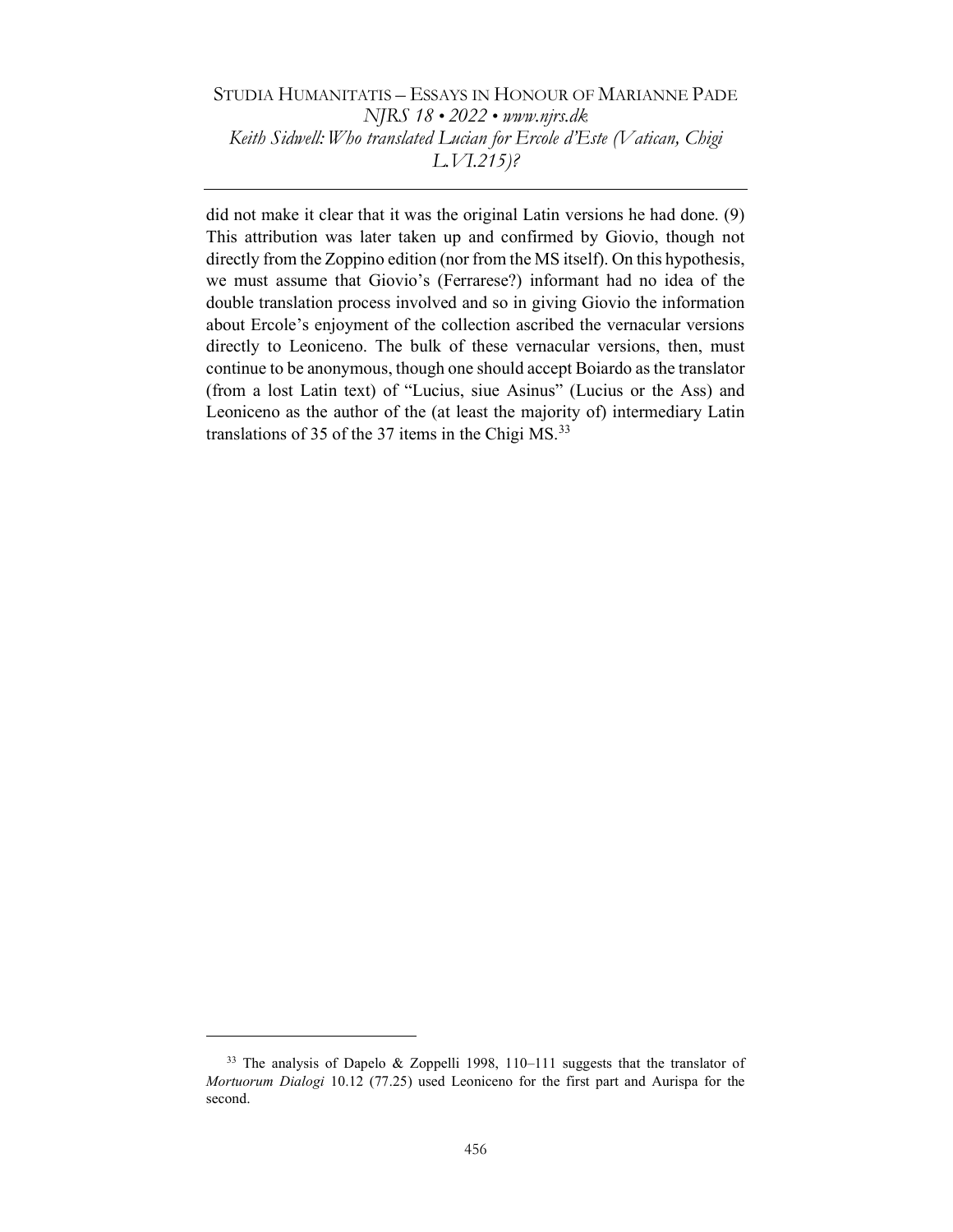### **Bibliography**

- Acocella, Mariantonietta 2001, L'Asino d'oro nel Rinascimento: Dai volgarizzamenti alle raffigurazioni pittoriche, Ravenna.
- Acocella, Mariantonietta 2016, La fortuna di Luciano nel Rinascimento: Il volgarizzamento del manoscritto Vaticano Chigi L.VI.215, Milano.
- Benvenuti, Antonia Tissoni 1972, Il Quattrocento settentrionale, Bari.
- Boiardo, Matteo Maria 2014, La Pedìa de Cyro (da Senofonte), ed.: Valentina Gritti, Novara.
- Dapelo & Zoppelli 1998, see Tifernate, Lilio 1998.
- Fumagalli, Edoardo 1985, "Da Nicolò Leoniceno a Matteo Maria Boiardo: proposta per l'attribuzione del volgarizzamento in prosa del Timone", Aevum 59.2, 163–177
- Luciano di Samosata 2006, Caronte, Timone; Le Prime Traduzioni, ed.: Ernesto Berti, Firenze.
- Lucianus Samosatensis 1538, Luciani Opera…e Graeco sermone in Latinum…translata etc., ed.: Jacobus Micyllus, Frankfurt (Christianus Egenolphus).
- Mugnai Carrara, Daniela, 1979, "Profilo di Nicolò Leoniceno", Interpres 2, 169–212.
- Mugnai Carrara, Daniela 1991, La biblioteca di Nicolò Leoniceno: Tra Aristotile e Galeno: cultura e libri di un medico umanista, Firenze.
- Monfasani, John 2016, "Diodorus Siculus", Catalogus Translationum et Commentariorum 11, eds.: Greti Dinkova-Bruun, Julia Haig Gaisser & James Hankins, Toronto (PIMS), 61–152
- Rossi, Ermete 1937, "Nota bibliografica circa il Boiardo traduttore", La Bibliofilia 39, 360–369
- Sidwell, Keith 1975, Lucian of Samosata in the Italian Quattrocento, Cambridge. University PhD dissertation (online at https://doi.org/10.17863/CAM.16519).
- Sidwell, Keith 1986, "Manoscritti umanistici di Luciano in Italia nel Quattrocento", Res publica litterarum 9, 241–253.
- Sidwell, Keith (forthcoming), "Lucianus Samosatensis" in Catalogus Translationum et Commentariorum.
- Strinati, Maria Gabriella 1994–1995, "Traduzioni quatrrocentesche della Stora Vera di Luciano", Atti e memorie della Accademia Patavina di Scienze, Lettere ed Arti 108.3, 5–18.
- Tifernate, Lilio 1998, Luciani De Veris Narrationibus, eds.: Giovanna Dapelo & Barbara Zoppelli, Genova.